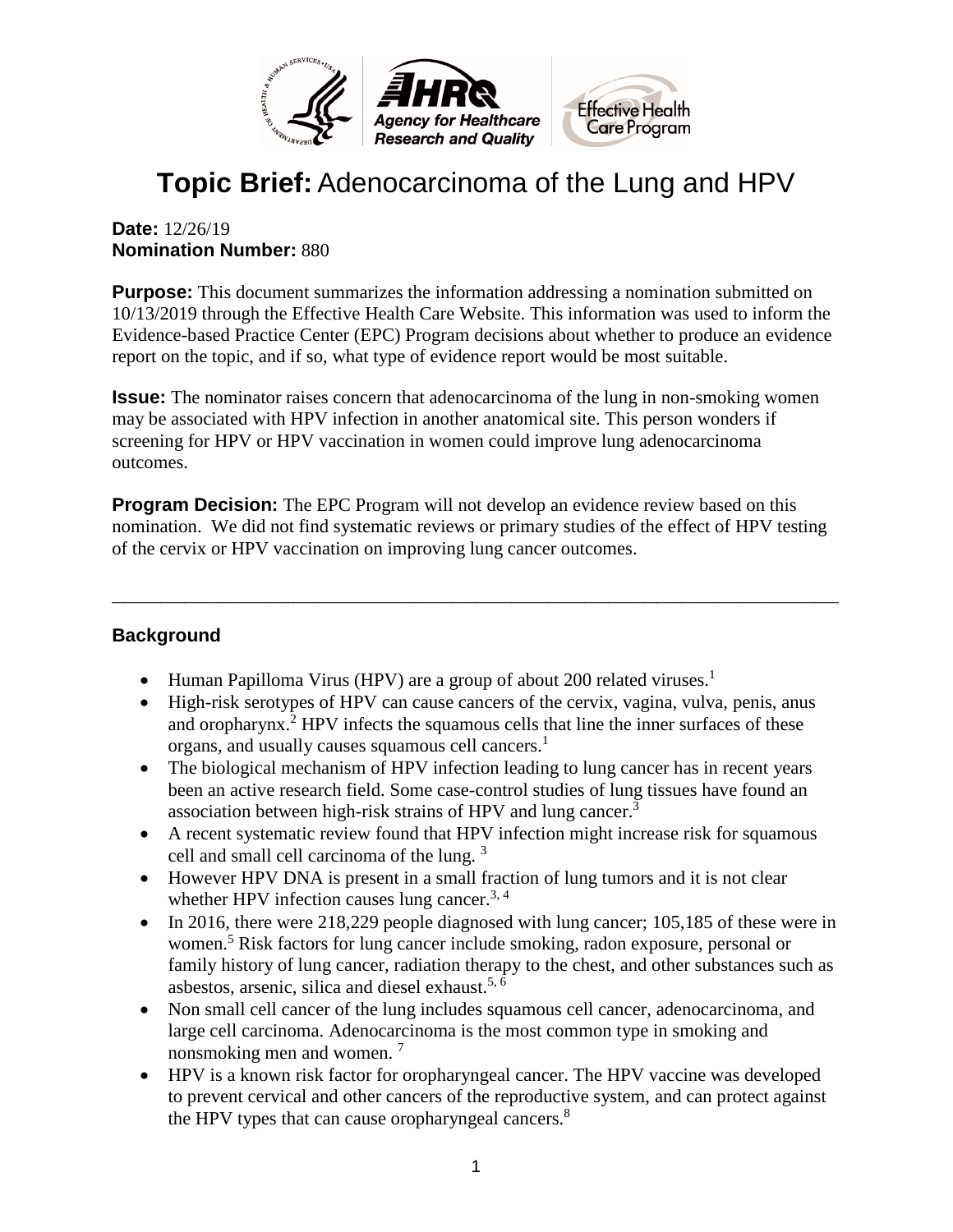- The CDC recommends HPV vaccine for adolescents 11-or 12 years old; and through 26 years old for gay, bisexual, and other men who have sex with men, transgender people and immunocompromised people. Ideally people should be vaccinated before HPV exposure.<sup>2</sup>
- Currently the only screening test for HPV is performed through collection of cells with a spatula during a pelvic exam. The USPSTF recommends screening for cervical cancer with HPV testing in combination with cervical cytology every 5 years for women aged 21-65 as an alternative to cervical cytology alone every 3 years for cervical cancer.<sup>[9](#page-2-8)</sup>
- Guidelines recommend HPV testing of tissue in oropharyngeal cancer. This however is not a screening test.<sup>[10,](#page-2-9) 11</sup>
- The nominator postulates that because of the association of HPV with lung cancer in nonsmokers that HPV testing might be effective in improving lung cancer outcomes.

#### **Scope**

Initially we focused on non-smoking women <50 years old with cervical cancer. In addition because of the paucity of literature we broadened the population to all ages regardless of whether or not they had cancer or smoked.

Contextual question: What is the incidence of non-small cell lung cancer in women less than 65 years old?

- 1. Does screening for HPV infection of the cervix improve lung cancer outcomes?
- 2. Does HPV vaccination prevent lung cancer?

|                     | HPV screening of the<br>cervix             | <b>HPV</b> vaccine                               |
|---------------------|--------------------------------------------|--------------------------------------------------|
| <b>Population</b>   | Women 21-65 years old                      | Individuals 11 years old and<br>older            |
| <b>Intervention</b> | HPV screening of the<br>cervix             | HPV vaccination                                  |
| <b>Comparator</b>   | No HPV screening                           | No HPV vaccination                               |
| <b>Outcome</b>      | Lung cancer outcomes<br>Harms of screening | Lung cancer outcomes<br>Harms of HPV vaccination |

#### **Assessment Methods**

We assessed nomination for priority for a systematic review or other AHRQ EHC report with a hierarchical process using established selection criteria. Assessment of each criteria determined the need to evaluate the next one.

- 1. Determine the *appropriateness* of the nominated topic for inclusion in the EHC program.
- 2. Establish the overall *importance* of a potential topic as representing a health or healthcare issue in the United States.
- 3. Determine the *desirability of new evidence review* by examining whether a new systematic review or other AHRQ product would be duplicative.
- 4. Assess the *potential impact* a new systematic review or other AHRQ product.
- 5. Assess whether the *current state of the evidence* allows for a systematic review or other AHRQ product (feasibility).
- 6. Determine the *potential value* of a new systematic review or other AHRQ product.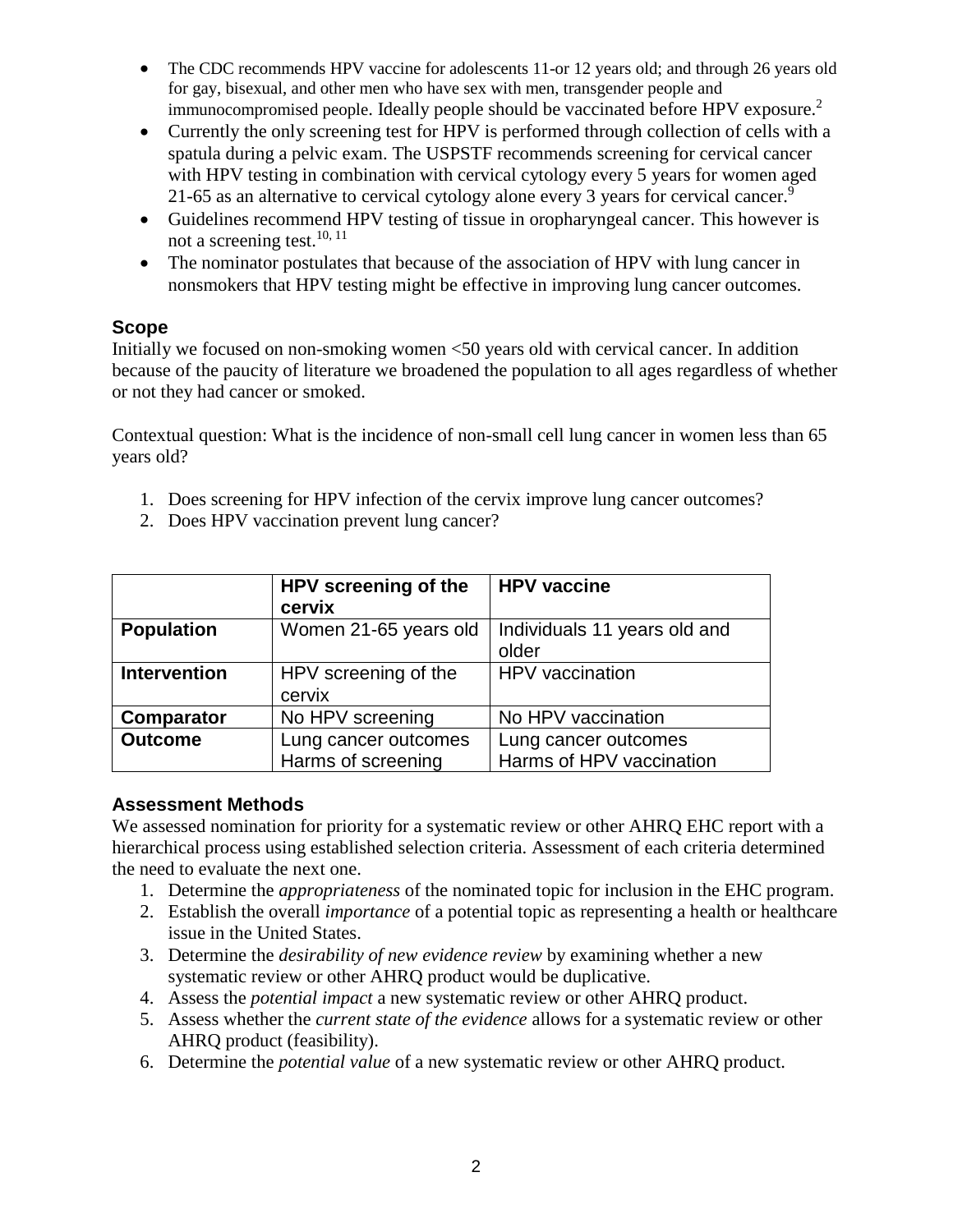#### **Summary of Selection Criteria Assessment**

Ongoing studies are exploring the association between HPV and certain types of lung cancer, and whether this association could be causal. We found four systematic reviews on the harms of HPV testing of the cervix and HPV vaccination. We found no systematic reviews or primary studies that reported on the impact of HPV testing of the cervix or HPV vaccination on lung cancer outcomes.

#### **Related Resources**

We identified additional information in the course of our assessment that might be useful.

- Gilbert et al. Increased risk of second cancers at sites associated with HPV after a prior HPV-associated malignancy, a systematic review and meta-analysis. 2018.[12](#page-3-0) 
	- o While this review did not focus on lung cancer, it focused on oropharyngeal cancer, anal cancer, penile cancer, and cervical cancer.
- The USPSTF has an in-process systematic review on lung cancer screening with lowdose CT. It includes a question on risk prediction, but specifically excludes studies that assess a single variable or biomarker, and those that do not consider smoking and age.<sup>13</sup>

#### **References**

<span id="page-2-0"></span>1. HPV and Cancer. Bethesda, MD: National Cancer Institute; 2019.

https://www.cancer.gov/about-cancer/causes-prevention/risk/infectious-agents/hpv-and-cancer. Accessed on 20 November 2019.

<span id="page-2-1"></span>2. Prevention CfDCa. HPV Cancers. Atlanta, GA: Centers for Disease Control and Prevention; 2019. https://www.cdc.gov/hpv/parents/cancer.html. Accessed on 20 November 2019.

<span id="page-2-2"></span>3. Xiong WM, Xu QP, Li X, et al. The association between human papillomavirus infection and lung cancer: a system review and meta-analysis. Oncotarget. 2017 Nov 10;8(56):96419-32. doi: 10.18632/oncotarget.21682. PMID: 29221217. https://www.ncbi.nlm.nih.gov/pubmed/29221217

<span id="page-2-3"></span>4. Ragin C, Obikoya-Malomo M, Kim S, et al. HPV-associated lung cancers: an international pooled analysis. Carcinogenesis. 2014 Jun;35(6):1267-75. doi: 10.1093/carcin/bgu038. PMID: 24523449. https://www.ncbi.nlm.nih.gov/pubmed/24523449

<span id="page-2-4"></span>5. Group USCSW. U.S. Cancer Statistics Data Visualizations Tool. Atlanta, GA: U.S. Department of Health and Human Services, Centers for Disease Control and Prevention and National Cancer Institute; 2019. https://gis.cdc.gov/Cancer/USCS/DataViz.html. Accessed on 26 December 2019.

<span id="page-2-5"></span>6. What Are the Risk Factors for Lung Cancer? Atlanta, GA: Division of Cancer Prevention and Control, Centers for Disease Control and Prevention.

<span id="page-2-6"></span>https://www.cdc.gov/cancer/lung/basic\_info/risk\_factors.htm. Accessed on 26 December 2019. 7. North CM, Christiani DC. Women and lung cancer: what is new? Semin Thorac Cardiovasc Surg. 2013 Summer;25(2):87-94. doi: 10.1053/j.semtcvs.2013.05.002. PMID: 24216523. https://www.ncbi.nlm.nih.gov/pubmed/24216523

<span id="page-2-7"></span>8. HPV and Oropharyngeal Cancer. Atlanta, GA: Centers for Disease Control and Prevention; 2019. https://www.cdc.gov/cancer/hpv/basic\_info/hpv\_oropharyngeal.htm. Accessed on 26 December 2019.

<span id="page-2-8"></span>9. USPSTF, Curry SJ, Krist AH, et al. Screening for Cervical Cancer: US Preventive Services Task Force Recommendation Statement. JAMA. 2018 Aug 21;320(7):674-86. doi:

<span id="page-2-9"></span>10.1001/jama.2018.10897. PMID: 30140884. https://www.ncbi.nlm.nih.gov/pubmed/30140884 10. Lewis JS, Jr., Beadle B, Bishop JA, et al. Human Papillomavirus Testing in Head and Neck Carcinomas: Guideline From the College of American Pathologists. Arch Pathol Lab Med. 2018 May;142(5):559-97. doi: 10.5858/arpa.2017-0286-CP. PMID: 29251996.

https://www.ncbi.nlm.nih.gov/pubmed/29251996

<span id="page-2-10"></span>11. Fakhry C, Lacchetti C, Perez-Ordonez B. Human Papillomavirus Testing in Head and Neck Carcinomas: ASCO Clinical Practice Guideline Endorsement Summary of the CAP Guideline. J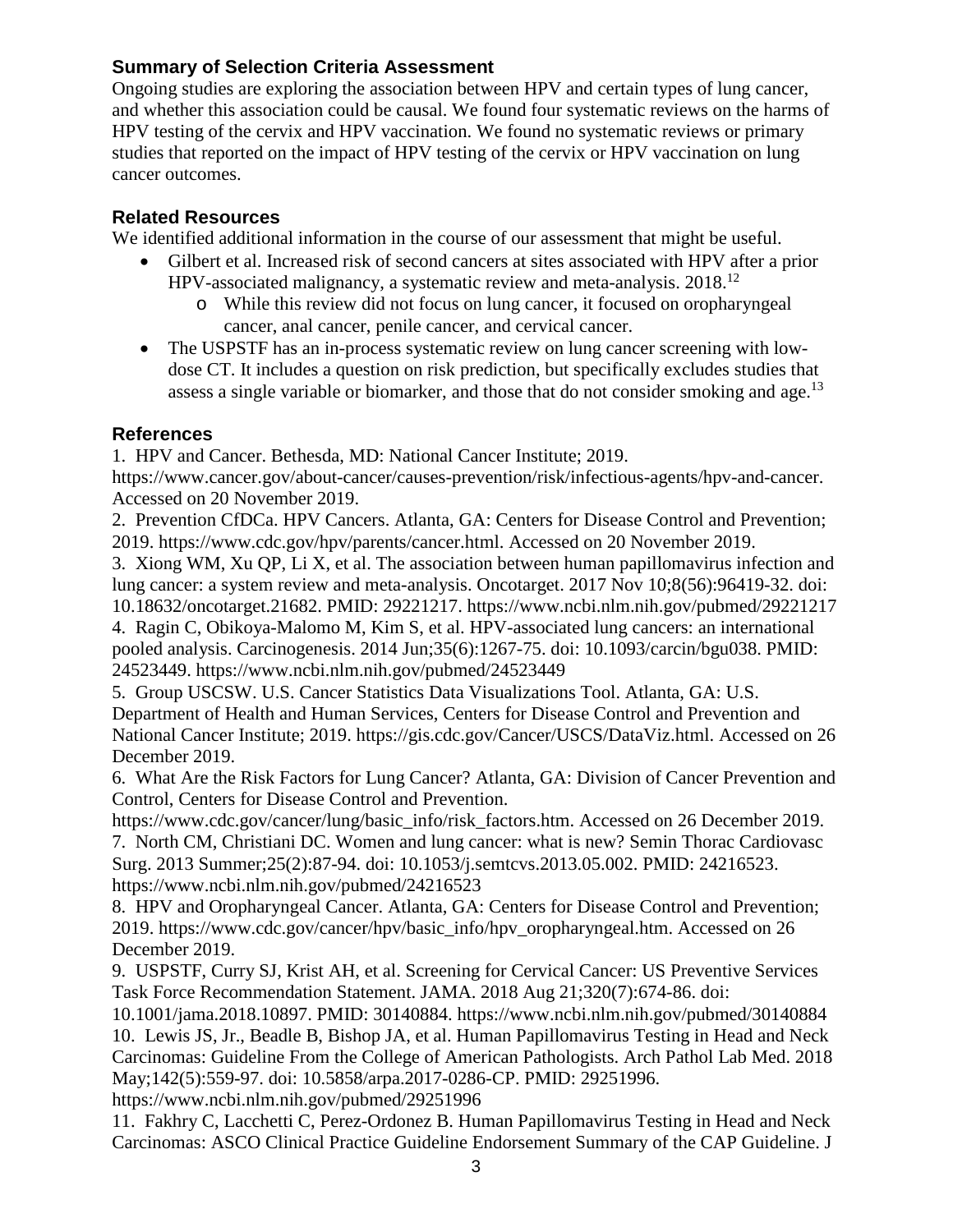Oncol Pract. 2018 Oct;14(10):613-7. doi: 10.1200/JOP.18.00433. PMID: 30192693. https://www.ncbi.nlm.nih.gov/pubmed/30192693

<span id="page-3-0"></span>12. Gilbert DC, Wakeham K, Langley RE, et al. Increased risk of second cancers at sites associated with HPV after a prior HPV-associated malignancy, a systematic review and metaanalysis. Br J Cancer. 2019 Jan;120(2):256-68. doi: 10.1038/s41416-018-0273-9. PMID: 30482913. https://www.ncbi.nlm.nih.gov/pubmed/30482913

<span id="page-3-1"></span>13. Force USPST. Final Research Plan: Lung Cancer: Screening. . Rockville, MD. https://www.uspreventiveservicestaskforce.org/Page/Document/final-research-plan/lung-cancerscreening1. Accessed on 26 December 2019.

<span id="page-3-2"></span>14. Pelosof L, Ahn C, Gao A, et al. Proportion of Never-Smoker Non-Small Cell Lung Cancer Patients at Three Diverse Institutions. J Natl Cancer Inst. 2017 Jan;109(7). doi:

<span id="page-3-3"></span>10.1093/jnci/djw295. PMID: 28132018. https://www.ncbi.nlm.nih.gov/pubmed/28132018 15. Jemal A, Miller KD, Ma J, et al. Higher Lung Cancer Incidence in Young Women Than Young Men in the United States. N Engl J Med. 2018 May 24;378(21):1999-2009. doi:

10.1056/NEJMoa1715907. PMID: 29791813. https://www.ncbi.nlm.nih.gov/pubmed/29791813

<span id="page-3-4"></span>16. Kelly R, Houseknecht S. Considerations in the Care of Non-Small-Cell Lung Cancer: The Value Imperative. Oncology (Williston Park). 2018 Nov 15;32(11):534-40. PMID: 30474101. https://www.ncbi.nlm.nih.gov/pubmed/30474101

<span id="page-3-5"></span>17. Melnikow J, Henderson JT, Burda BU, et al. Screening for Cervical Cancer With High-Risk Human Papillomavirus Testing: A Systematic Evidence Review for the U.S. Preventive Services Task Force. Rockville (MD); 2018.

<span id="page-3-6"></span>18. (ACIP) ACoIP. Grading of Recommendations Assessment, Development and Evaluation (GRADE) for use of HPV vaccine in adults ages 27 through 45 years. Atlanta, GA: Centers for Disease Control and Prevention; 2019. https://www.cdc.gov/vaccines/acip/recs/grade/HPVadults.html.

<span id="page-3-7"></span>19. Arbyn M, Xu L. Efficacy and safety of prophylactic HPV vaccines. A Cochrane review of randomized trials. Expert Rev Vaccines. 2018 Dec;17(12):1085-91. doi:

10.1080/14760584.2018.1548282. PMID: 30495978.

https://www.ncbi.nlm.nih.gov/pubmed/30495978

<span id="page-3-8"></span>20. Harder T, Wichmann O, Klug SJ, et al. Efficacy, effectiveness and safety of vaccination against human papillomavirus in males: a systematic review. BMC Med. 2018 Jul 18;16(1):110. doi: 10.1186/s12916-018-1098-3. PMID: 30016957.

https://www.ncbi.nlm.nih.gov/pubmed/30016957

#### **Author**

Christine Chang, MD MPH

**Conflict of Interest:** None of the investigators have any affiliations or financial involvement that conflicts with the material presented in this report.

#### **Acknowledgements**

Jill Huppert, MD Stephanie Chang, MD MPH

This report was developed by staff at the Agency for Healthcare Research and Quality (AHRQ), Rockville, MD. The findings and conclusions in this document are those of the author(s) who are responsible for its contents; the findings and conclusions do not necessarily represent the views of AHRQ. No statement in this article should be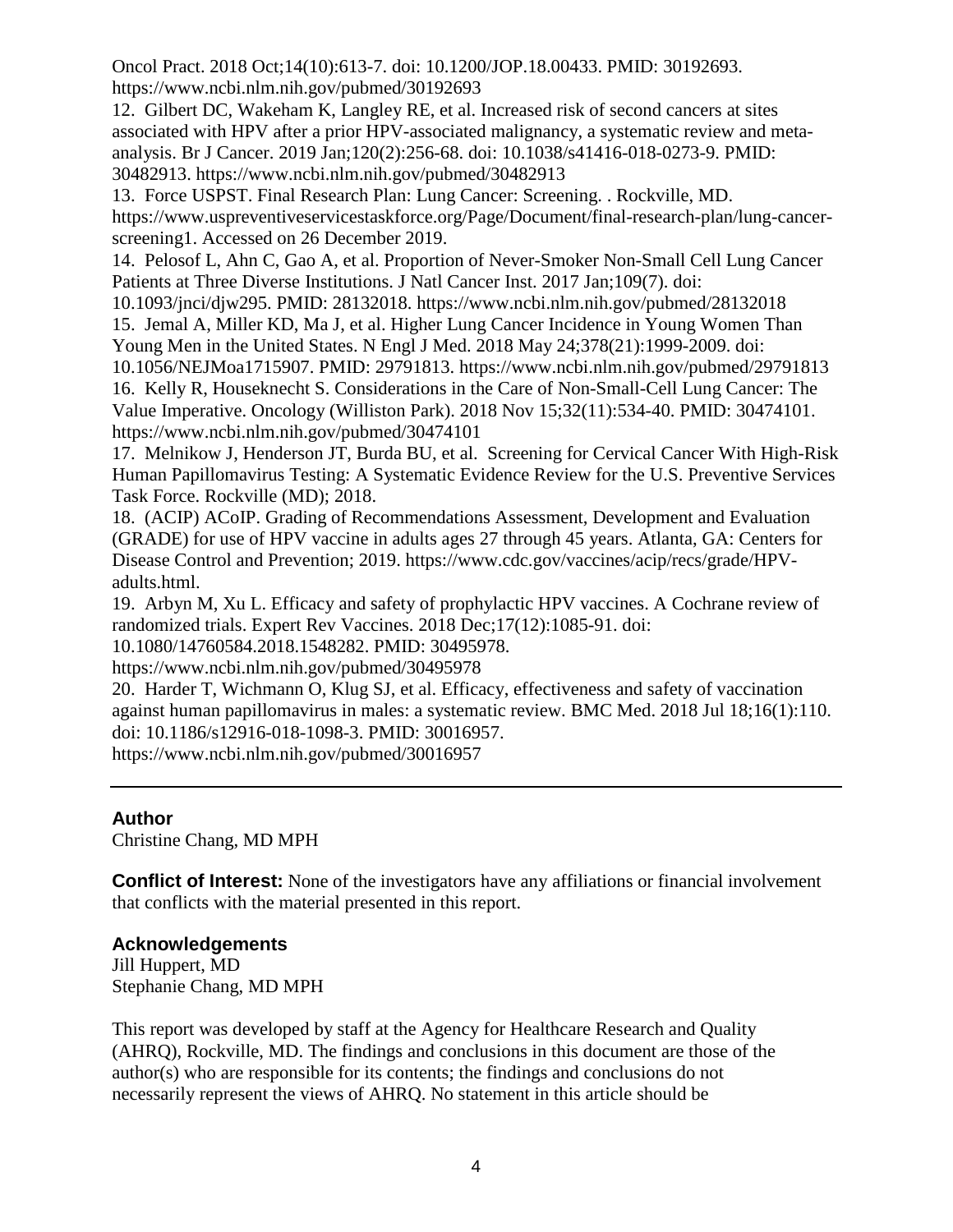construed as an official position of the Agency for Healthcare Research and Quality or of the U.S. Department of Health and Human Services.

Persons using assistive technology may not be able to fully access information in this report. For assistance contact EPC@ahrq.hhs.gov.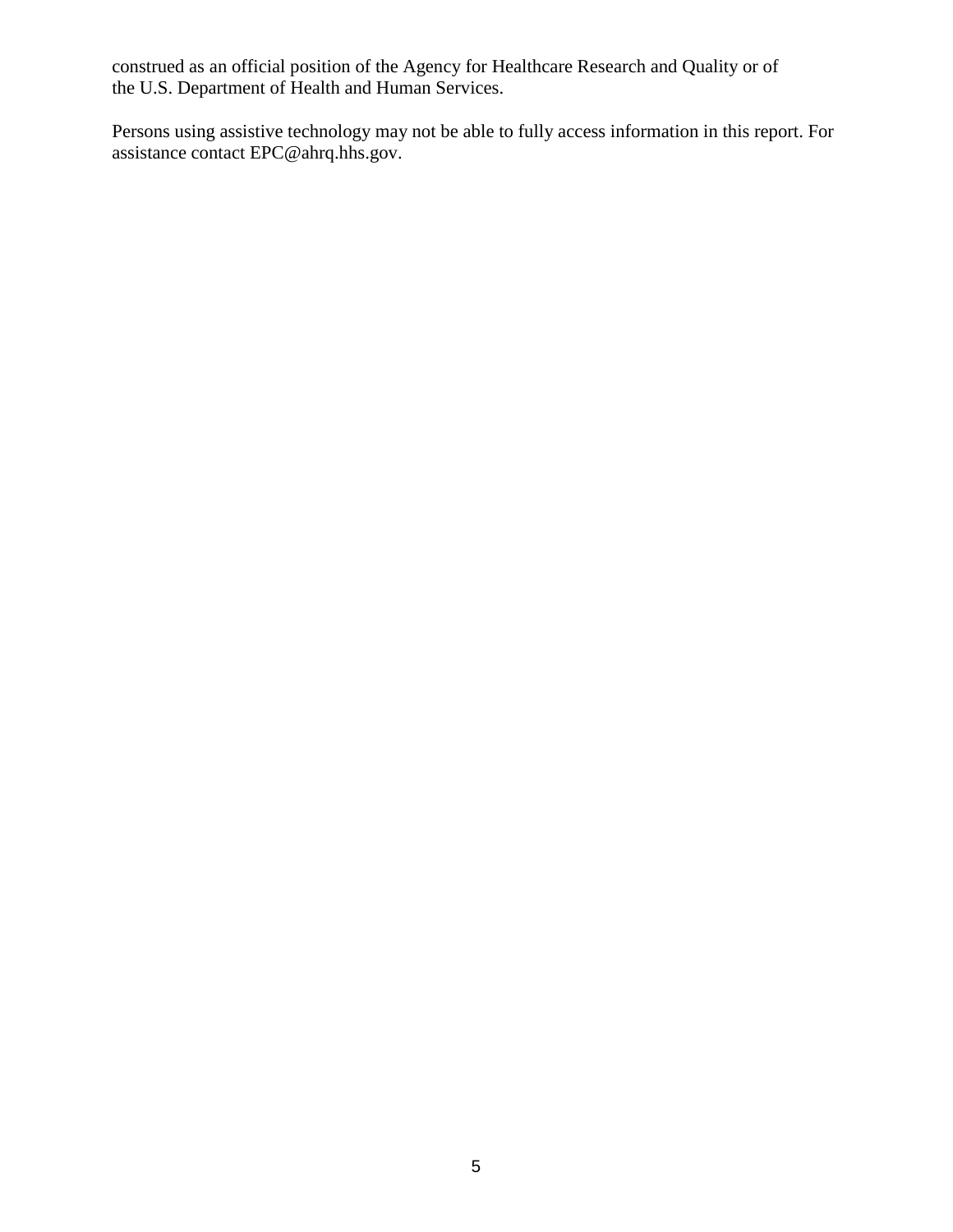### **Appendix A: Methods**

We assessed nomination for priority for a systematic review or other AHRQ Effective Health Care report with a hierarchical process using established selection criteria. Assessment of each criteria determined the need to evaluate the next one. See Appendix B for detailed description of the criteria.

#### **Appropriateness and Importance**

We assessed the nomination for appropriateness and importance.

#### **Desirability of New Review/Absence of Duplication**

We searched for high-quality, completed or in-process evidence reviews published in the last three years 12/2/19 on the questions of the nomination from these sources:

- AHRQ: Evidence reports and technology assessments
	- o AHRQ Evidence Reports https://www.ahrq.gov/research/findings/evidencebased-reports/index.html
	- o EHC Program https://effectivehealthcare.ahrq.gov/
	- o US Preventive Services Task Force https://www.uspreventiveservicestaskforce.org/
	- o AHRQ Technology Assessment Program https://www.ahrq.gov/research/findings/ta/index.html
- US Department of Veterans Affairs Products publications
	- o Evidence Synthesis Program https://www.hsrd.research.va.gov/publications/esp/
	- o VA/Department of Defense Evidence-Based Clinical Practice Guideline Program https://www.healthquality.va.gov/
- Cochrane Systematic Reviews https://www.cochranelibrary.com/
- PROSPERO Database (international prospective register of systematic reviews and protocols) http://www.crd.york.ac.uk/prospero/
- PubMed https://www.ncbi.nlm.nih.gov/pubmed/

#### **Impact of a New Evidence Review**

The impact of a new evidence review was qualitatively assessed by analyzing the current standard of care, the existence of potential knowledge gaps, and practice variation. We considered whether it was possible for this review to influence the current state of practice through various dissemination pathways (practice recommendation, clinical guidelines, etc.).

#### **Feasibility of New Evidence Review**

We conducted a limited literature search in PubMed from the last five years 12/20/2014 to 12/18/2019 on parts of the nomination scope not addressed by earlier identified systematic reviews. We reviewed all identified titles and abstracts for inclusion and classified identified studies by question and study design to estimate the size and scope of a potential evidence review.

#### Search strategy

HPV[All Fields] AND ("diagnosis"[Subheading] OR "diagnosis"[All Fields] OR "screening"[All Fields] OR "mass screening"[MeSH Terms] OR ("mass"[All Fields] AND "screening"[All Fields]) OR "mass screening"[All Fields] OR "screening"[All Fields] OR "early detection of cancer"[MeSH Terms] OR ("early"[All Fields] AND "detection"[All Fields] AND "cancer"[All Fields]) OR "early detection of cancer"[All Fields]) AND ("lung neoplasms"[MeSH Terms] OR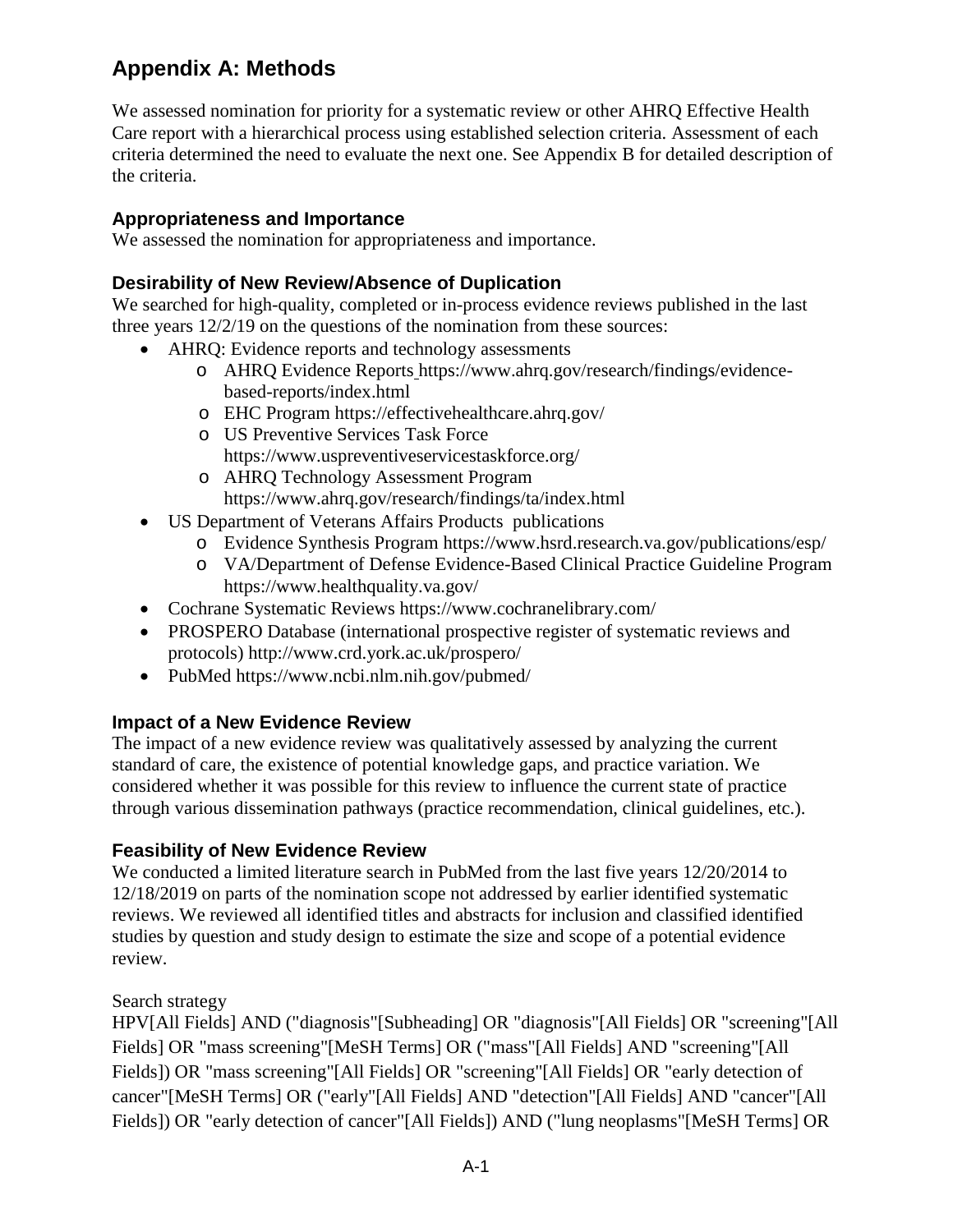("lung"[All Fields] AND "neoplasms"[All Fields]) OR "lung neoplasms"[All Fields] OR ("lung"[All Fields] AND "cancer"[All Fields]) OR "lung cancer"[All Fields])

(("papillomavirus vaccines"[MeSH Terms] OR ("papillomavirus"[All Fields] AND "vaccines"[All Fields]) OR "papillomavirus vaccines"[All Fields] OR ("hpv"[All Fields] AND "vaccine"[All Fields]) OR "hpv vaccine"[All Fields]) AND ("lung neoplasms"[MeSH Terms] OR ("lung"[All Fields] AND "neoplasms"[All Fields]) OR "lung neoplasms"[All Fields] OR ("lung"[All Fields] AND "cancer"[All Fields]) OR "lung cancer"[All Fields])) AND ("2014/12/20"[PDat] : "2019/12/18"[PDat] AND "humans"[MeSH Terms])

https://clinicaltrials.gov/ct2/results?cond=HPV&term=lung+cancer&cntry=&state=&city=&dist =&Search=Search

https://clinicaltrials.gov/ct2/results?cond=HPV+test&term=lung+cancer&cntry=&state=&city= &dist=&Search=Search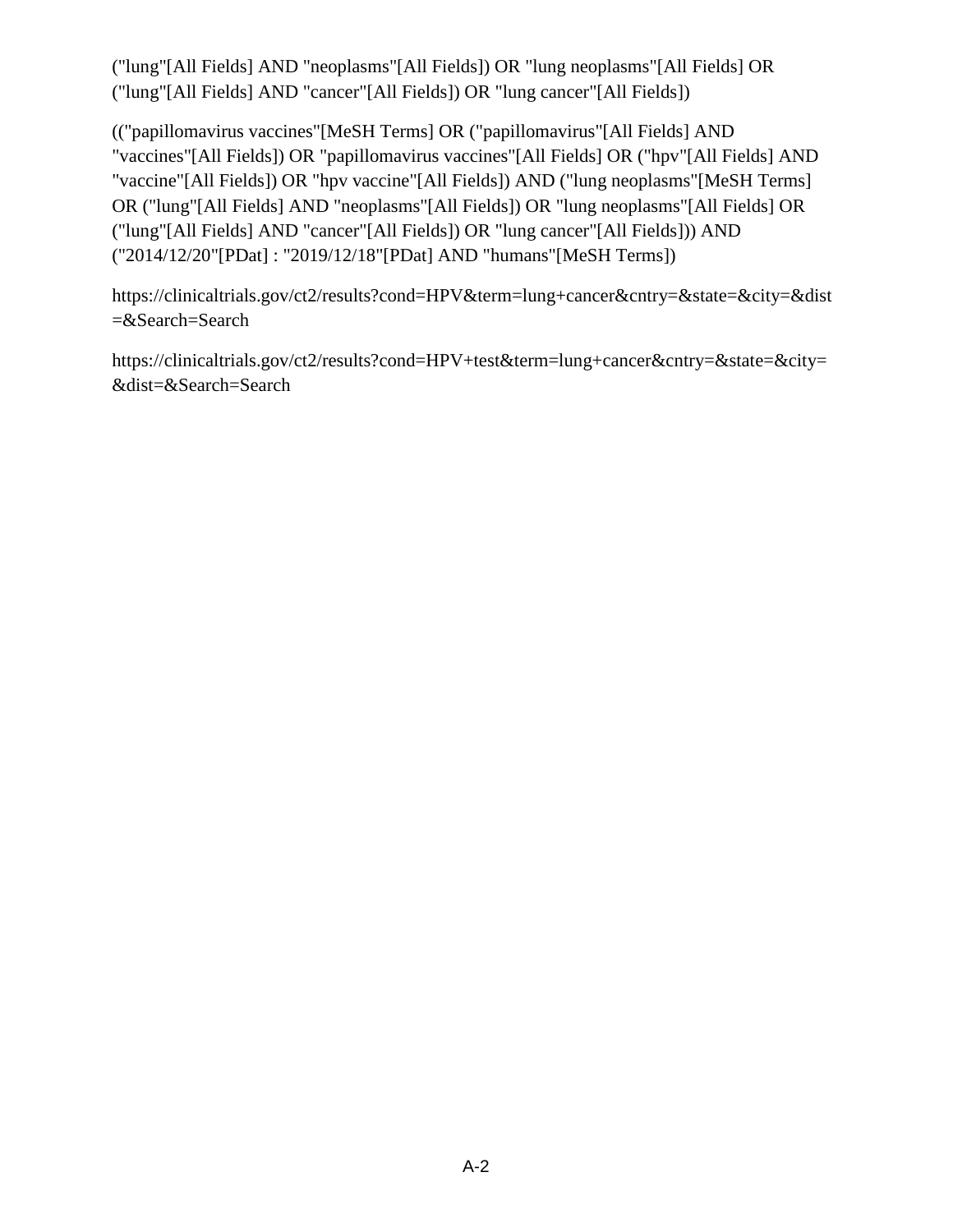## **Appendix B. Selection Criteria Assessment**

| <b>Selection Criteria</b>                                                                                                                                                       | <b>Assessment</b>                                                                                                                                                                                                                                                  |
|---------------------------------------------------------------------------------------------------------------------------------------------------------------------------------|--------------------------------------------------------------------------------------------------------------------------------------------------------------------------------------------------------------------------------------------------------------------|
| 1 <sup>1</sup><br>Appropriateness                                                                                                                                               |                                                                                                                                                                                                                                                                    |
| 1a. Does the nomination represent a health care<br>drug, intervention, device, technology, or health<br>care system/setting available (or soon to be<br>available) in the U.S.? | Yes                                                                                                                                                                                                                                                                |
| 1b. Is the nomination a request for an evidence<br>report?                                                                                                                      | <b>No</b>                                                                                                                                                                                                                                                          |
| 1c. Is the focus on effectiveness or comparative<br>effectiveness?                                                                                                              | <b>No</b>                                                                                                                                                                                                                                                          |
| 1d. Is the nomination focus supported by a logic<br>model or biologic plausibility? Is it consistent or<br>coherent with what is known about the topic?                         | Unclear. The causal link between HPV infection of<br>the lung and lung cancer has not been well-<br>established.                                                                                                                                                   |
| 2.<br>Importance                                                                                                                                                                |                                                                                                                                                                                                                                                                    |
| 2a. Represents a significant disease burden; large<br>proportion of the population                                                                                              | Yes. Lung cancer among nonsmokers is<br>increasing $14$ . A 2007 analysis of three large<br>databases found that 19% of cases of lung cancer<br>are in nonsmoking women, and 9% in<br>nonsmoking men. There is a rising incidence in<br>young women. <sup>15</sup> |
| 2b. Is of high public interest; affects health care<br>decision making, outcomes, or costs for a large<br>proportion of the US population or for a vulnerable<br>population     | Yes                                                                                                                                                                                                                                                                |
| 2c. Incorporates issues around both clinical<br>benefits and potential clinical harms                                                                                           | Yes                                                                                                                                                                                                                                                                |
| 2d. Represents high costs due to common use,<br>high unit costs, or high associated costs to<br>consumers, to patients, to health care systems, or<br>to payers                 | Yes, treatment of lung cancer can be costly. In<br>2017, the total cost of care associated with lung<br>cancer in the United States was estimated at<br>$$13.9$ billion <sup>16</sup>                                                                              |